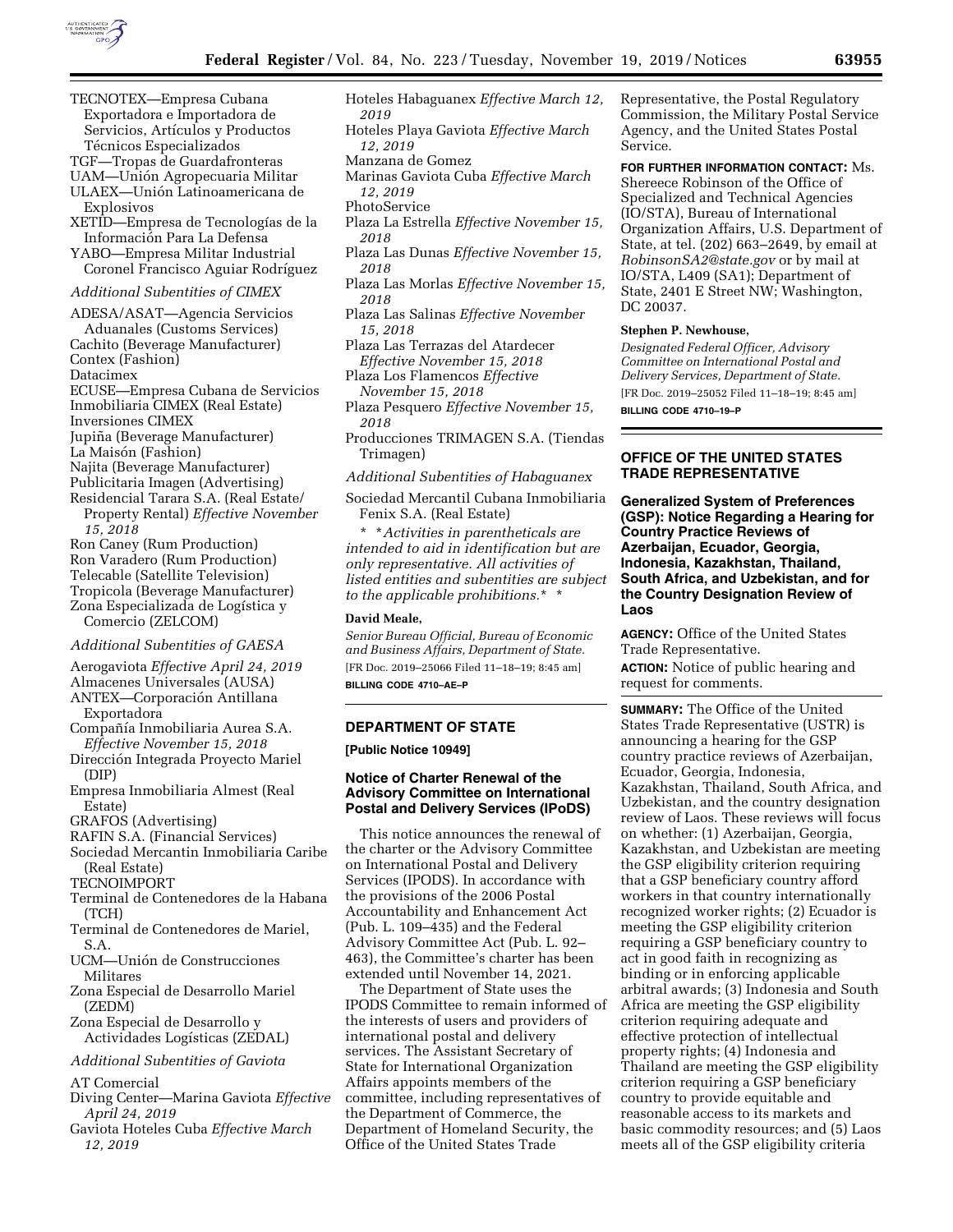and should be newly designated as a GSP beneficiary country. This notice includes the schedule for submission of public comments and a public hearing.

## **DATES:**

*January 17, 2020 at 11:59 p.m. EST:*  Deadline for submission of comments, pre-hearing briefs, and requests to appear at the January 30, 2020, public hearing.

*January 30, 2020:* The GSP Subcommittee of the Trade Policy Staff Committee (TPSC) will convene a public hearing on the GSP country practice reviews of Azerbaijan, Ecuador, Georgia, Indonesia, Kazakhstan, Thailand, South Africa, and Uzbekistan, and the country designation review of Laos, in Rooms 1 and 2, 1724 F Street NW, Washington, DC 20508, beginning at 10:00 a.m.

*February 28, 2020 at 11:59 p.m. EST:*  Deadline for submission of post-hearing briefs.

**ADDRESSES:** USTR strongly prefers electronic submissions made through the Federal Rulemaking Portal: *[https://](https://www.regulations.gov)  [www.regulations.gov,](https://www.regulations.gov)* using the docket number for the appropriate country listed in sections B and C. All submission must be in English. Follow the instructions for submitting comments in sections D through F. For alternatives to on-line submissions, please contact Claudia Chlebek at 202– 395–2974, or *[gsp@ustr.eop.gov.](mailto:gsp@ustr.eop.gov)* 

**FOR FURTHER INFORMATION CONTACT:**  Please contact Claudia Chlebek at 202– 395–2974, or *[gsp@ustr.eop.gov.](mailto:gsp@ustr.eop.gov)* 

#### **SUPPLEMENTARY INFORMATION:**

### **A. Background**

The GSP program provides for the duty-free importation of designated articles when imported from designated beneficiary developing countries. The GSP program is authorized by Title V of the Trade Act of 1974 (19 U.S.C. 2461– 2467), as amended, and is implemented in accordance with Executive Order 11888 of November 24, 1975, as modified by subsequent Executive Orders and Presidential Proclamations.

# **B. Ongoing Country Practice Reviews of Ecuador, Georgia, Indonesia, Kazakhstan, Thailand, and Uzbekistan, and the Ongoing Country Designation Review of Laos**

The GSP Subcommittee of the TPSC will hold a hearing on January 30, 2020, for the following country practice reviews:

| Country | Basis for petition                                                  | Petitioner                      | Docket No.                       |
|---------|---------------------------------------------------------------------|---------------------------------|----------------------------------|
|         |                                                                     | Chevron Corporation             | USTR–2013–0013<br>USTR-2013-0009 |
|         | Intellectual Property Rights    International Intellectual Property | Alliance (IIPA).                | USTR–2013–0011                   |
|         |                                                                     |                                 | USTR-2018-0007                   |
|         |                                                                     |                                 | USTR-2013-0011                   |
|         |                                                                     |                                 | USTR-2013-0021                   |
|         | Market Access                                                       | National Pork Producers Council | USTR-2018-0012                   |
|         |                                                                     |                                 | USTR–2013–0007                   |

# **C. Initiation of Country Practice Reviews of Azerbaijan and South Africa**

USTR will initiate the country practice reviews of Azerbaijan and South Africa. These country practice

reviews are undertaken on the recommendation of the TPSC pursuant to 15 CFR 2007.0(f) to determine if the current laws and practices of Azerbaijan and South Africa meet the GSP eligibility criteria. These reviews are the result of country eligibility petitions

submitted by interested stakeholders and an assessment of GSP beneficiary countries conducted by the GSP Subcommittee. The GSP Subcommittee of the TPSC will hold a hearing on January 30, 2020, for the following country practice reviews:

| Country    | Basis for petition           | Petitioner  | Docket No.     |
|------------|------------------------------|-------------|----------------|
| Azerbaiian | Worker Rights                | <b>USTR</b> | USTR-2019-0021 |
|            | Intellectual Property Rights | <b>IIPA</b> | USTR-2019-0020 |

## *1. Azerbaijan Country Practice Review*

The country practice review of Azerbaijan will focus on whether the country is meeting the GSP criterion requiring a GSP beneficiary country to take steps to afford workers in that country internationally recognized worker rights (19 U.S.C. 2462(c)(7)). The GSP Subcommittee has identified several potential concerns regarding Azerbaijan's compliance with the GSP worker rights criterion including, but not limited to, restrictions on freedom of association and a lack of effective enforcement mechanisms to protect worker rights. Among other concerns, worker organizations in Azerbaijan reportedly face government interference

and severe restrictions on labor inspections limit the ability of workers to exercise internationally recognized worker rights.

## *2. South Africa Country Practice Review*

The country practice review of South Africa will focus on whether the country is meeting the GSP criterion requiring a GSP beneficiary country to provide adequate and effective protection of intellectual property rights (19 U.S.C. 2462(c)(5)). USTR has accepted a petition filed by the International Intellectual Property Alliance (IIPA). The petition alleges that the Government of South Africa does not provide adequate and effective

copyright protection for U.S. copyrighted works.

## **D. Notice of Public Hearing**

The GSP Subcommittee will hold a hearing beginning at 10:00 a.m. on January 30, 2020, to receive information regarding the GSP country practice reviews of Azerbaijan, Ecuador, Georgia, Indonesia, Kazakhstan, Thailand, South Africa, and Uzbekistan, and the country designation review of Laos. The hearing will be held in Rooms 1 and 2, 1724 F Street NW, Washington, DC 20508, and will be open to the public and to the press. USTR will make a transcript of the hearing available on *[www.regulations.gov](http://www.regulations.gov)* approximately two weeks after the hearing date.